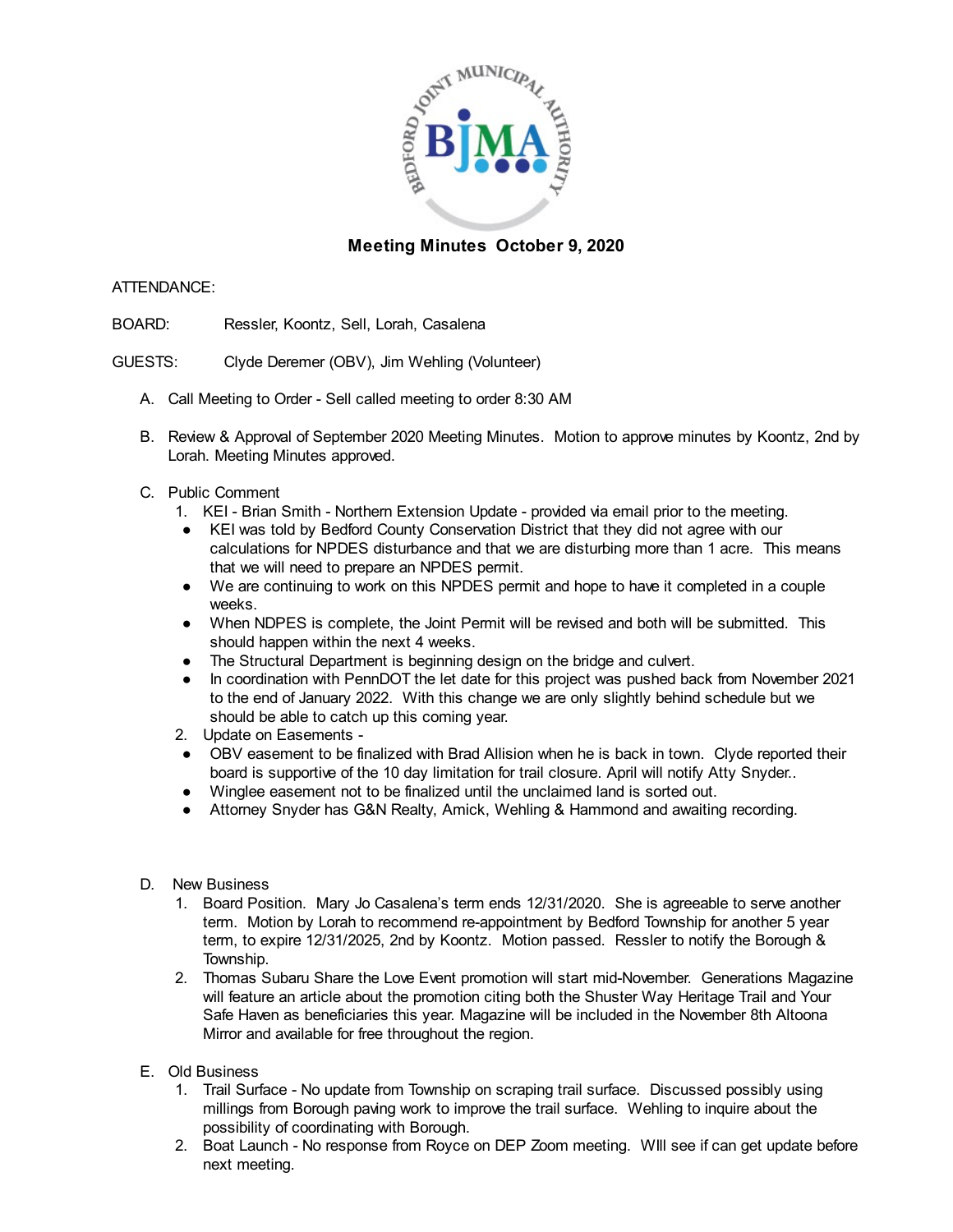- 3. SAP&DC mini-grant Award Notice. We received notice funding for the full amount of our grant request of \$38,570. Grant agreement to follow.
- 4. Updated signage for kiosks Mary Jo updated Elected Officials to updated Recognition Sign for kiosks and Fort Bedford Park. April will ask Keith to update the website to reflect the updates on the new signage.
- 5. Fix it Station Boy Scout project is progressing. The Springs is providing some financial support.
- F. Reports of Officers
	- Chairman -
	- Vice Chairman -
	- Secretary April will check with RWR on AI language in Liability policy.
	- Treasurer See attached report. CFA reimbursements continue to remain outstanding, with no response from Cody at CFA. Koontz reached out to Rep. Topper who has recommended a DCED Legislative Aide contact he will contact on our behalf. Koontz will forward all documentation to Topper to facilitate disbursements. Motion by Ressler to accept Treasurer's Report and pay bills; 2nd by Sell. Motion carried.
	- Secretary-Treasurer -

Meeting adjourned at 9:16 AM.

Next Meeting will be November 13th @ 8:15 AM at Penn Square Center, 127 S. Juliana St., Bedford.